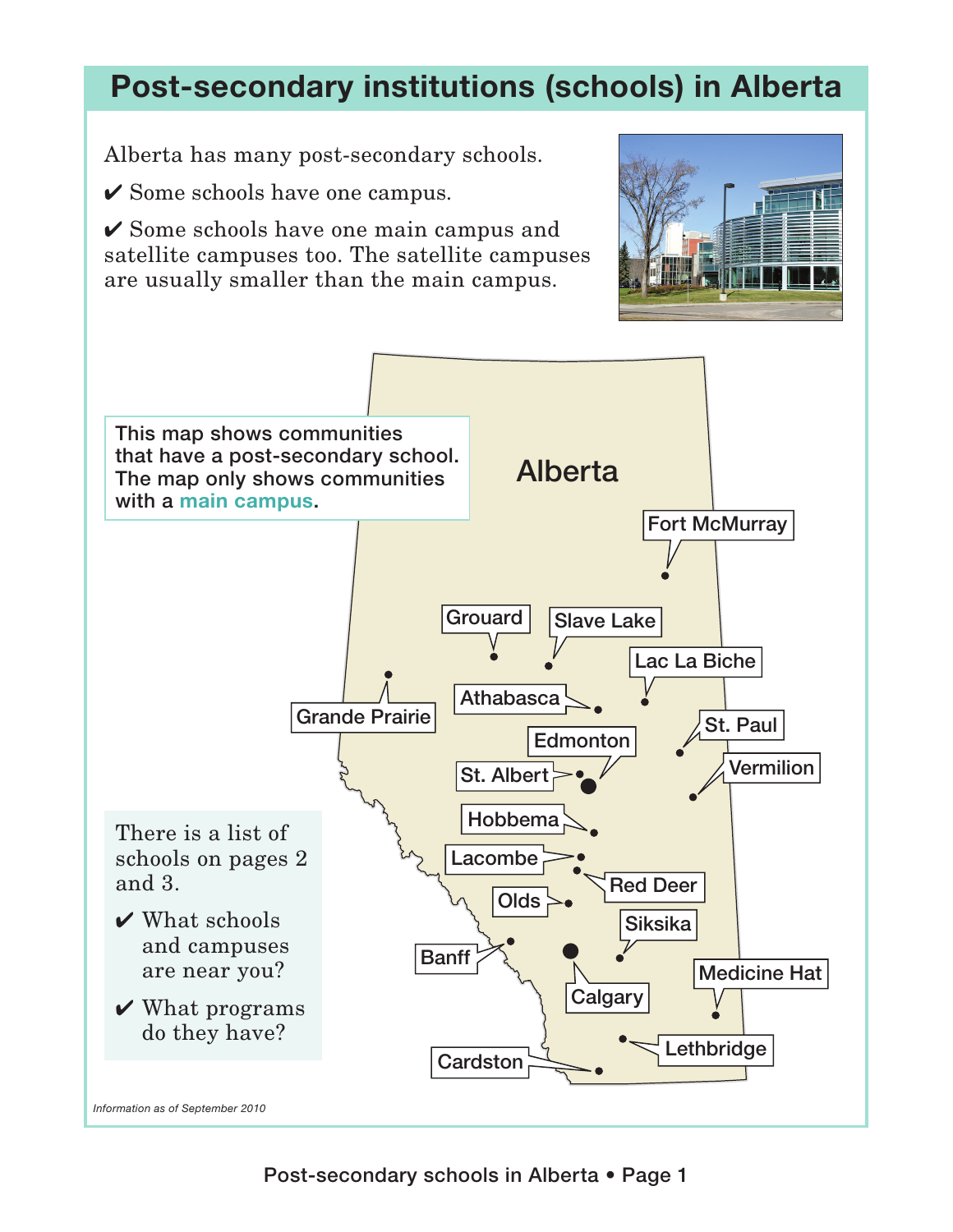## **List of post-secondary schools in Alberta**

|                      |                                                                                                                          | <b>Note: This list does</b>               |
|----------------------|--------------------------------------------------------------------------------------------------------------------------|-------------------------------------------|
| <b>Community</b>     | <b>Name of school</b>                                                                                                    | not include private<br>vocational schools |
| -main campus         | -satellite campuses                                                                                                      | or theology schools.                      |
|                      |                                                                                                                          |                                           |
| Athabasca            | • Athabasca University<br>(Calgary, Edmonton, St. Albert)                                                                |                                           |
| <b>Banff</b>         | • The Banff Centre                                                                                                       |                                           |
| Calgary              | • Alberta College of Art and Design                                                                                      |                                           |
|                      | • Ambrose University College                                                                                             |                                           |
|                      | • Bow Valley College<br>(Airdrie, Banff, Canmore, High River)                                                            |                                           |
|                      | • Mount Royal University                                                                                                 |                                           |
|                      | • SAIT (Southern Alberta Institute of Technology)                                                                        |                                           |
|                      | • St. Mary's University College                                                                                          |                                           |
|                      | • University of Calgary                                                                                                  |                                           |
| Cardston             | • Red Crow Community College                                                                                             |                                           |
| Edmonton             | • Concordia University College of Alberta                                                                                |                                           |
|                      | • Grant MacEwan University                                                                                               |                                           |
|                      | • NorQuest College<br>(Camrose, Drayton Valley, Edson, Hinton, Jasper,<br>Stony Plain, Westlock, Wetaskiwin, Whitecourt) |                                           |
|                      | • NAIT (Northern Alberta Institute of Technology)<br>(Calgary, St. Albert)                                               |                                           |
|                      | • The King's University College                                                                                          |                                           |
|                      | • University of Alberta<br>(Camrose)                                                                                     |                                           |
|                      | • Yellowhead Tribal College                                                                                              |                                           |
| <b>Fort McMurray</b> | • Keyano College<br>(Conklin, Edmonton, Fort Chipewyan, Fort MacKay,<br>Gregoire Lake, Janvier)                          |                                           |

*Information as of September 2010*